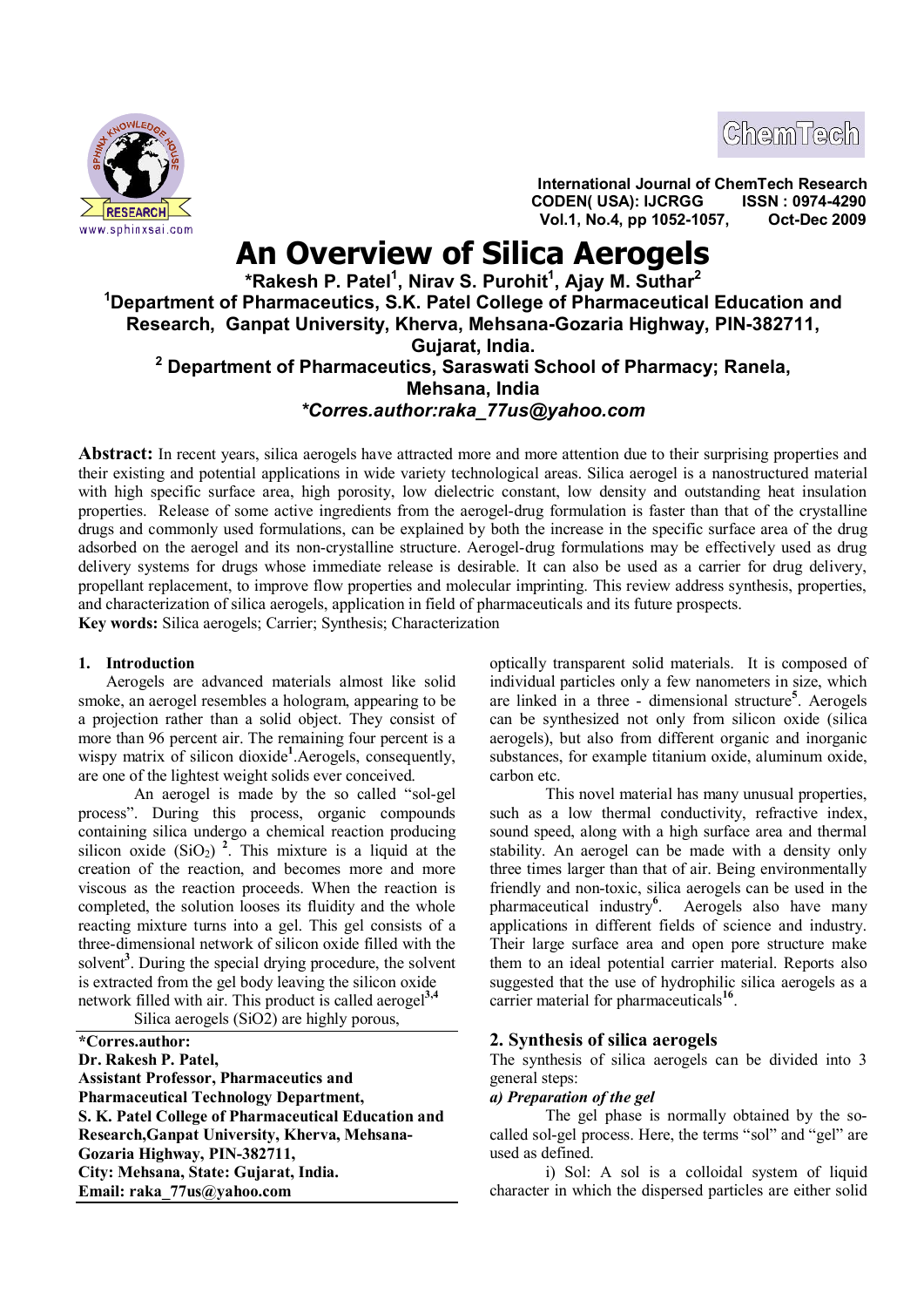or large molecules whose dimensions are in the colloidal range (1-1000 nm).

ii) Gel: A gel is a colloidal system of solid character in which the dispersed substance forms a continuous, coherent framework that is interpenetrated by a system (usually liquid) consisting of kinetic units smaller than colloidal entities. A gel can be easily imagined as a three-dimensional network filled with a solvent. Gels frequently contain only a small amount of the dispersed phase (1-3%) and exhibit some measure of rigidity and elasticity**<sup>7</sup>** . The gels are usually classified according to the dispersion medium used, e.g., hydrogel or aquagel, alcogel and aerogel (for water, alcohol, and air respectively). The most common Example of a gel is gelatin. A large variety of chemical reactions can be used to obtain a Gel phase. The choice of reaction depends on the desired properties of the final aerogel Product.



## **Figure 1: Samples of silica aerogels**

## *b) Aging of the gel*

The gel prepared in the first step is aged in its mother solution**<sup>8</sup>** . This aging process strengthens the gel, so that shrinkage during the drying step is kept to a minimum.

## *c) Drying of the gel*

Drying of the gel is a critical step. Drying is governed by capillary pressure. Shrinkage of the gels during drying is driven by the capillary pressure, *P*c, which can be represented by  $(1)$ .

$$
Pc = -\gamma Iv / (\gamma p - \delta)
$$
 (1)

Where γlv is the surface tension of the pore liquid, γp is the pore radius,  $\delta$  is the thickness of a surface adsorbed layer**<sup>2</sup>** .

$$
\gamma p = 2Vp / Sp \tag{2}
$$

where *V*p and *S*p are pore volume and surface area, respectively.

Drying can be done by several ways:

(a) In supercritical drying (SCD) method the pore liquid is removed above the critical temperature (*T*cr) and critical pressure (*P*cr) of the concerned liquid. At this point there is no liquid–vapour interface and, thus, no capillary pressure**<sup>2</sup>** .

(b) By drying at ambient pressure, the surface tension between liquid and vapor cannot be avoided. Stress within the gel is proportional to the viscosity of the pore liquid, the drying rate and inversely proportional to the permeability of the wet gel.

(c) Another drying method where the phase boundary between the liquid and gas phase does not exist and thus the capillary pressure does not play an important role, is freeze-drying. Here, the solvent must be exchanged with a low expansion coefficient and a high sublimation pressure. The pore liquid is frozen and sublimed under vacuum<sup>3</sup>.

## **3. Properties of silica aerogels**

The widespread interest in silica aerogels, is due to their unusual solid material properties. Table 1 provides an overview of the important physical properties of silica aerogels.

| <b>Property</b>                     | Value                 | <b>Comments</b>                                                                                                    |
|-------------------------------------|-----------------------|--------------------------------------------------------------------------------------------------------------------|
| Apparent density                    | 0.003-0.35 $g/cm3$    | Most common density is $\overline{0.1g/cm^3}$                                                                      |
| Internal surface area               | 600-1000 $\rm m^2/g$  | As determined by nitrogen adsorption/desorption                                                                    |
| % Solids                            | $0.13 - 15 \%$        | Typically 5% (95% free space)                                                                                      |
| Mean pore diameter                  | $20 \text{ nm}$       | As determined by nitrogen adsorption/desorption<br>(varies with density)                                           |
| Primary particle<br>diameter        | $2-5nm$               | Determined by electron microscopy                                                                                  |
| Refractive index                    | $1.0 - 1.05$          | Very low values for a solid material                                                                               |
| Thermal tolerance                   | > 500 °c              | Shrinkage begins slowly at 500°C,<br>increasing with increasing temperature.<br>Melting point is $>1200^{\circ}$ C |
| Coefficient of thermal<br>expansion | $2.0 - 4.0 * 10^{-6}$ | Determined using ultrasonic methods                                                                                |
| Dielectric Constant                 | 1.1                   | For a density of 0.1 $g/cm^3$ . Very low for<br>a solid material                                                   |
| Sound Velocity                      | $100$ ms              | For a density of 0.07 $g/cm3$ . One of the lowest<br>velocity values for a solid material                          |

**Table 1: Physical properties of silica aerogels<sup>9</sup>**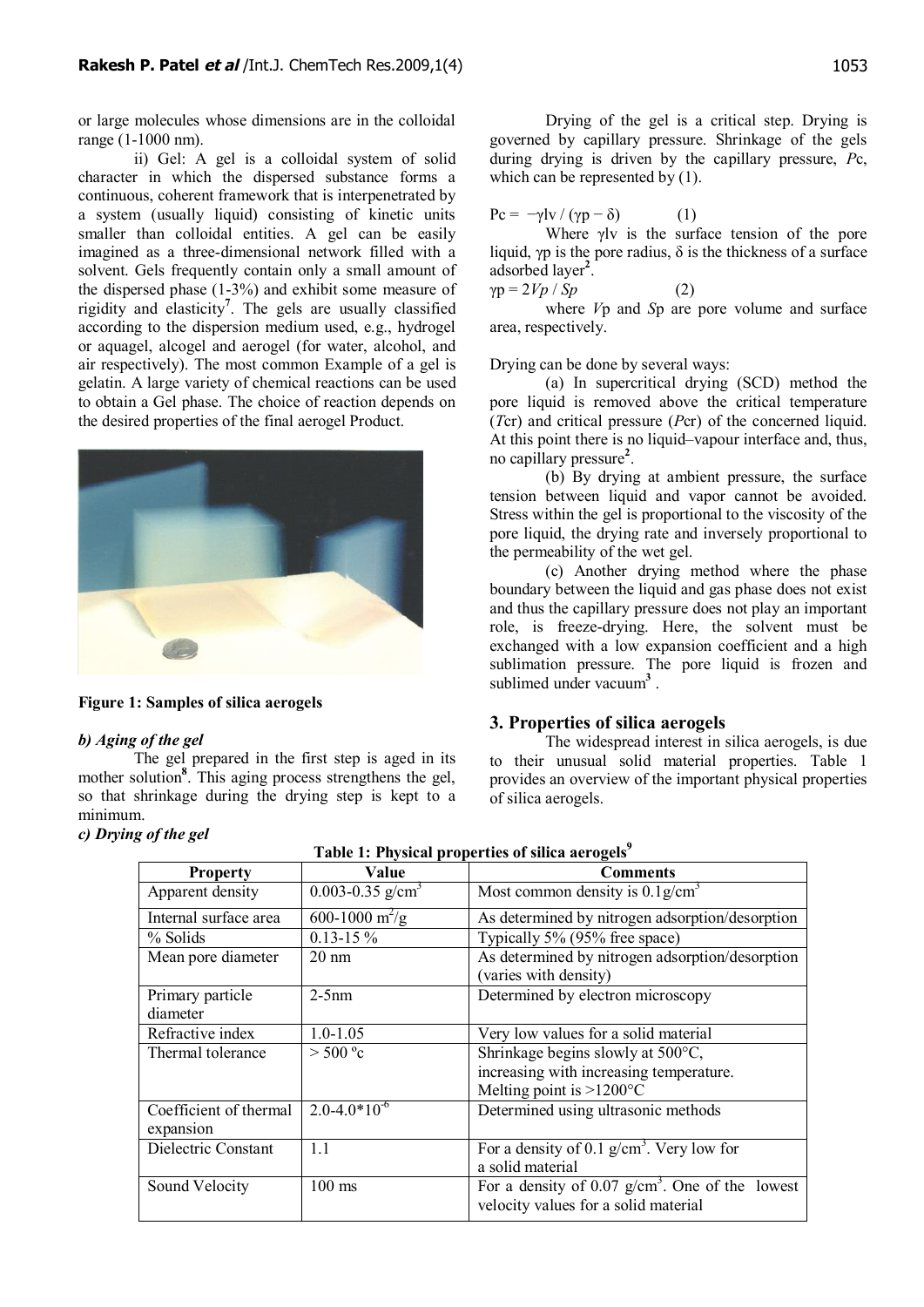#### **3.1 Pore structure**

Aerogels have an unusual combination of high porosity and small pore size, making porosity characterization by conventional techniques such as mercury intrusion (MIP), thermoporometry (TPM), and nitrogen adsorption/desorption (NAD), difficult**<sup>9</sup>** . All these techniques are based on the application of capillary pressures on the aerogel network, which may cause large volumetric compressions, leading to incorrect values for pore size and volume.

## **3.2 Density of silica aerogels**

Volume shrinkage of the aerogels is calculated from the volumes of the hydrogel and aerogel. Two different terms are used to characterize silica aerogels: bulk density and skeletal density. This value can be as low as 0.003 g/cm<sup>3</sup> (the density of the air is 0.001 g/cm<sup>3</sup>). This makes aerogels the lightest solid material known at present.

Bulk density (ρb) is defined as the ratio of the aerogel's mass to its volume. The skeletal density of these particles is supposed to be very close to that of the bulk solid. These values were obtained by using helium picnometry**<sup>10</sup>** .

The percent of volume shrinkage, pore volume and porosity of the aerogels are determined as follows:

 $\%V_s = (1 - Va/Vg) \times 100$  (3) Pore volume  $\text{(cm3/g)} = (1/\text{pb} - 1/\text{ps})$  (4) Porosity =  $(1 - pb/\rho s) \times 100$  (5)

Where *V*a and *V*g are the volume of aerogel and alcogel respectively. ρs is the skeletal and, ρb is the bulk density of the silica aerogel.

#### **3.3 Optical properties**

The optical properties of silica aerogels are best described by the phrase "silica aerogels are transparent". This may seem obvious, for silica aerogels are made of the same material as glass. While distant objects can be viewed through several centimeters of silica aerogel, an illuminated material displays a slightly bluish haze when viewed against a dark background and the transmitted light is slightly reddened. The scattering in the aerogel

can be divided into two different types: bulk scattering and exterior surface scattering. In silica aerogels, a network of pores can act themselves as scattering centers. **3.4 Thermal conductivity**

Thermal conductivity is one of the widely studied properties of silica aerogels**<sup>17</sup>**. Kistler demonstrated that the thermal conductivity of an aerogel is on the order of 0.02 W/mK at ambient pressure in air and on the order of 0.01 W/mK when evacuated. The passage of thermal energy through an insulating material occurs through three mechanisms: solid conductivity, gaseous conductivity and radioactive (infrared) transmission. The sum of these three components gives the total thermal conductivity of a material.

## **3.4.1 Velocity of sound and mechanical properties**

The sound velocities in  $SiO<sub>2</sub>$  aerogels with values between  $100-300 \text{ ms}^{-1}$  are among the lowest for inorganic solids. The sound is carried solely by the delicate  $SiO<sub>2</sub>$ -structure, and not by the air within the porous body. The elastic properties of an aerogel powder have been studied by Stark using atomic force microscopy (AFM). This method allows for the direct measurement of local elastic sample properties.

## **3.4.2 Hydrophobicity**

Silica aerogels can either be hydrophilic or hydrophobic, depending on the conditions during synthesis. Generally, aerogels synthesized by unmodified hydrolysis and condensation of alkylorthosilicates and dried by high temperature SCD are hydrophobic, and those dried by  $CO<sub>2</sub>$  are hydrophilic<sup>9</sup>. This difference is due to the different surface groups formed during the supercritical drying process. LTSCD (Low temperature supercritical drying) results in hydroxyl groups (-OH) on the surface of the aerogel and, thus, in hydrophilic aerogels. Adsorption and capillary condensation of the water in the aerogel takes place, eventually resulting in cracking of the gel body. HTSCD (High temperature supercritical drying) allows for the reaction of the surface hydroxyl groups with the solvent to form methoxy groups (-OCH3) v and thus results in hydrophobic aerogels (Figure 2).



**Figure 2: Hydrophilic and hydrophobic aerogels**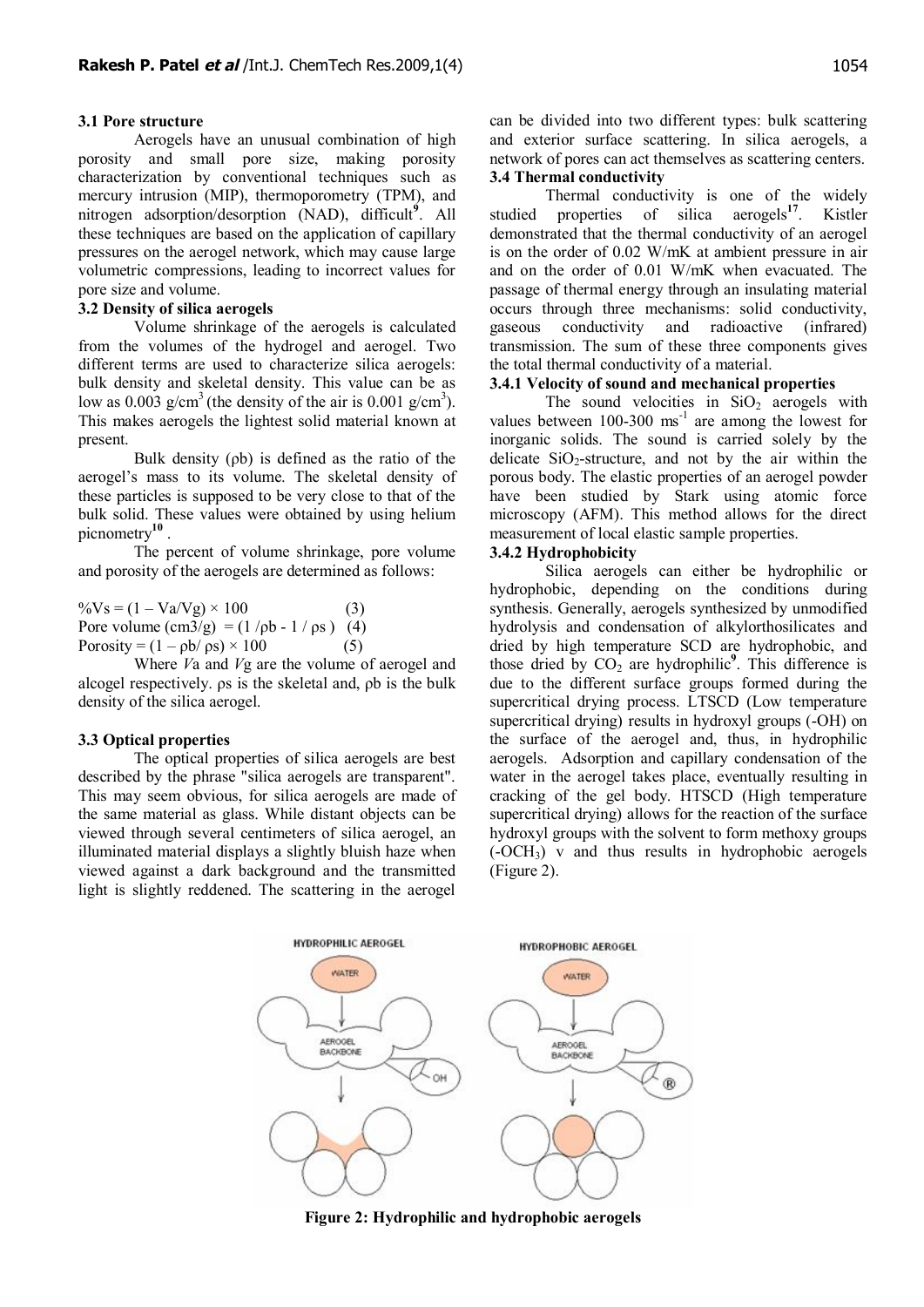

**Figure 3: Aerogel applications**

# **4. Aerogel applications**

Being chemically inert and non-harmful to the human body, silica aerogels may easily find an application in the pharmaceutical industry and agriculture. There are vast amounts of literature describing already existing and potential applications of an aerogels. Some of these areas are presented in Figure 3.

## *a) As a carrier material for drug delivery*

Use of silica aerogels as potential carrier materials in medicine and agriculture**<sup>11</sup>**. Here both hydrophobic and hydrophilic aerogels were loaded with pharmaceuticals by means of adsorption from corresponding liquid solutions. By choosing a suitable hydrophilic or hydrophobic aerogel, the substance with which the aerogel is loaded can be released in an accelerated or a delayed form. Ambient dried aerogels, having a relatively high density ( $\rho > 0.1$  g/cm<sup>3</sup>) were used for this purpose. In recently reported that the dispersed the aerogels in a solution of the target substance. The loading with the target compound took place and then the resulting mixture was filtered in order to yield the loaded aerogel. The resulting powder was dried and could be used as a drug delivery system (DDS).

# *b) Molecular imprinting*

Silica based materials are extremely rigid due to the high degree of cross-linking found in the (SiO2)n network. This property is very important in the design and synthesis of imprinted materials since both the size and shape of the cavities created by the template must be retained after the removal of the template. High thermal stability of sol–gel derived material provides an easy way to remove imprint molecule using high temperature such as in calcinations method. In addition, sol–gel glasses are structurally porous and can be engineered to have extremely high surface area (200–2000 m2/g). These properties make silica sol–gel matrix as an imprinting host**<sup>12</sup>** .

# *c) In agricultural industry*

Having a small particle size and very large surface area, aerogel powders can absorb the protective lipid layer of insects causing the organisms to lose body fluid and, consequently, die. The chemical composition of silica aerogels is identical with that of fumed silicon oxide, produced by combustion of silicon chloride.

## *d) As a replacement material to Aerosil*

It has been shown that orally administrated Aerosil passes through the gastrointestinal tract without being resorbed in detectable quantities. It is expected that silica aerogels having the same chemical composition and amorphous structure as Aerosil would have similar clinical characteristics.

Aerosil has an average surface area around 200 m 2 /g. Aerogels have much larger internal surface (500- 1000  $\text{m}^2/\text{g}$ , enabling them to exhibit superior properties to Aerosil, in particular applications.

# *e) Improved flow properties of powder*

The flow characteristics of powder are especially important in the pharmaceutical industry for pellet production. It has been shown that the addition of 0.5 % aerogel powder to lactose powder improves the flow properties of the resulting powder, compared to the addition of the same amount of the conventional products used for this purpose (Aerosil and Sipernat).

# *f) As a replacements of chlorofluorocarbon-propelled refrigerant foams*

They have another critical advantage over foam. Foams are blown into refrigerator walls by chlorofluorocarbon (CFC) propellants, the chemical that is the chief cause of the depletion of the earth's stratospheric ozone layer<sup>13</sup>. The ozone layer shields life on Earth from ultraviolet light, a cause of human skin cancer. Use of aerogels could replace chlorofluorocarbon-propelled refrigerant foams.

## *g) Radiation detection*

Currently, they are components of Cerenkov radiation detectors used in high- energy physics research at CERN near Geneva, Switzerland. Another scientific application currently under consideration involves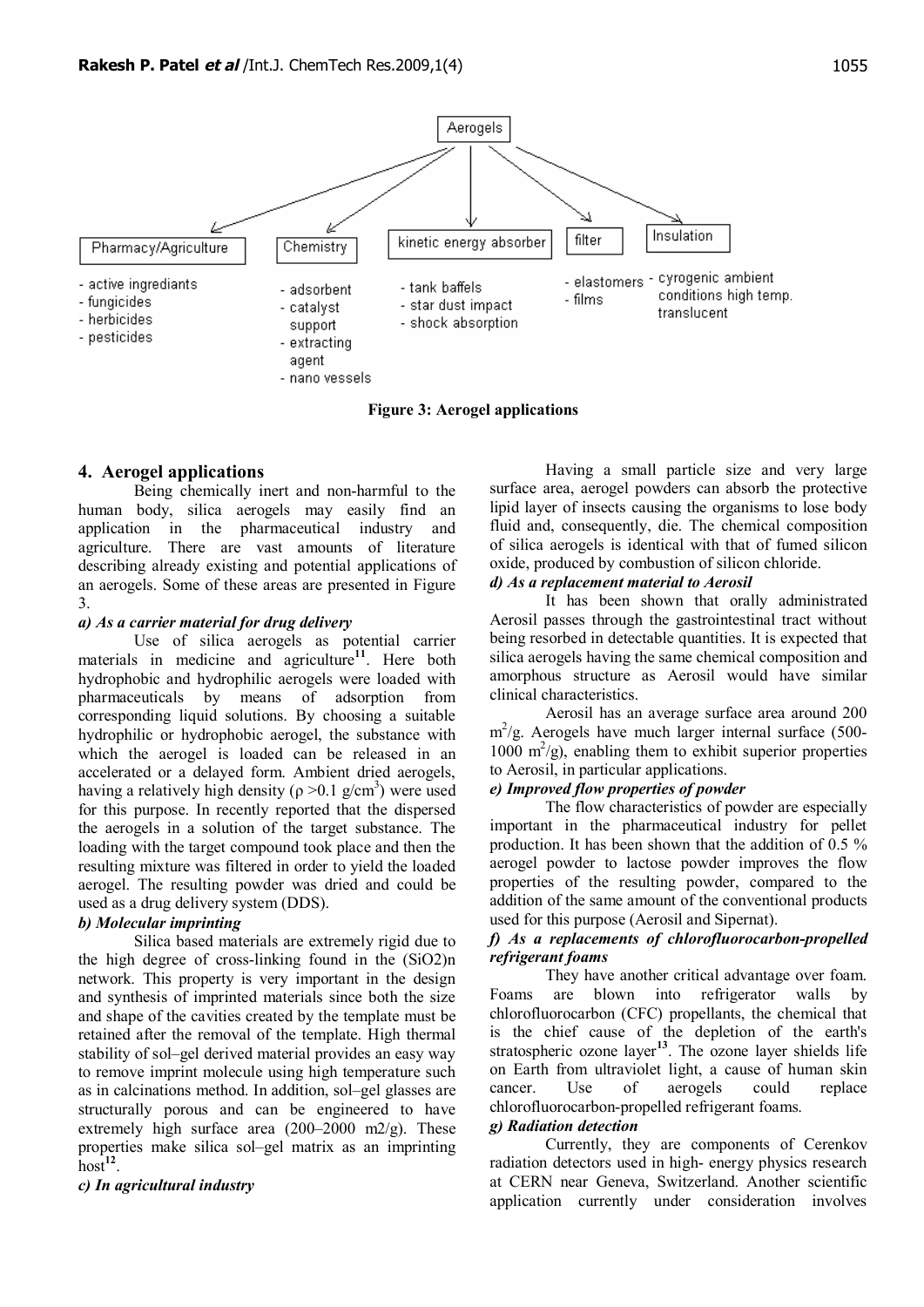utilizing aerogels in space like a soft, spongy net to capture fast-moving micrometeroids without damaging them<sup>14</sup>.

## *h) Improving dissolution profiles of drugs*

Specific surface area is one of the very important parameters controlling both the dissolution rate of drug and its absorption in the body. A large specific surface area allows for a fast dissolution and thus, an effective absorption in the body**<sup>15</sup>** . The specific surface area of the active component may be increased either by particle micronization, or by increasing the surface area adsorption of the drug on the carrier. Since aerogels have an extremely large surface area, we could expect that its use as a carrier can improve the dissolution and adsorption of drugs.

## **5. Future prospects**

Aerogels were cloudy rather than totally transparent. Before they could be used in double-pane windows or skylights, clarity had to be improved. Aerogels are fine insulators but in order for them to become a cost-effective alternative to existing products, they have to be made even more thermally resistant. From the standpoint of fabrication, several obstacles emerged. The extant chemistry and processing technology was too expensive and it was potentially explosive. Finally, processing required toxic compounds

## **7. Refereces**

- 1. Fischer F, Rigacci A, Pirard R, Achard P. Cellulosebased aerogels. Polymer. 2006; 47(22):7636–7645.
- 2. Brinker CJ, Scherer GW. Sol–gel Science: The Physics and Chemistry of Sol–Gel Processing. New York: Academic Press; 1990.
- 3. Hushing N, Schubert U. Aerogels—airy materials: chemistry, structure, and properties. Angewandte Chemist-International Edition. 1998; 37(1): 22–45.
- 4. Gupta R, Mozumdar S, Chaudhury NK. Fluorescence spectroscopic studies to characterize the internal environment of tetraethyl-orthosilicate derived sol– gel bulk and thin films with aging. Biosens Bioelectron 2005; 20: 1358–65.
- 5. Tan C, Fung M, Newman JK. Organic aerogels with very high impact strength. Advanced Materials. 2001; 13(9): 644–646.
- 6. Jin W, Brennan JD. Properties and applications of proteins encapsulated within sol–gel derived materials. Anal Chim Acta 2002; 461: 1–36.
- 7. Zheng JY, Pang JB, Qiu KY, Wei Y. Synthesis of mesoporous silica materials with hydroxyacetic acid derivatives as templates via a sol–gel process. J Inorg Organomet Polym 2000; 10: 103–13.
- 8. Smirnova I, Suttiruengwong S, Arlt W. Feasibility study of hydrophilic and hydrophobic silica aerogels as drug delivery systems. Journal of Non-Crystalline Solids. 2004; 350: 54–60.

which presented yet another obstruction. Taken together, a formidable phalanx of technological barriers prevented aerogels from making the leap from the laboratory to the consumer. Molecular imprinting technology still needs to overcome few limitations such as template leakage, poor accessibility of the binding sites, low binding capacity and non-specific binding

## **6. Conclusions**

This paper provides a complete review of the synthesis, structure, properties, characterization, and pharmaceutical applications of silica aerogels. Aerogeldrug formulations may be effectively used as drug delivery systems for drugs whose immediate release is desirable, release of such compounds can be significantly improved by adsorption on silica aerogels. This method can be used as an alternative to the micronization procedure, used for these purposes at present time. Aerogels show great promise for use in variety of technological areas where special structure and physical properties are required. Substantial progress have has been made in the development, processing and characterization of aerogel materials over the recent years. Special consideration has been paid to the use of inexpensive precursors such as sodium silica (waterglass) and the drying technology to make the production commercial.

- 9. Soleimani D, Abbasi MH. Silica aerogel; synthesis, properties and characterization. journal of materials processing technology. 2008; I 9 9: I0–26.
- 10. Graham AL, Carison CA, Edmiston PL. Development and characterization of molecularly imprinted sol–gel materials for the selective detection of DDT. Anal Chem. 2002; 74: 458–67.
- 11. Radha G, Ashok K. Molecular imprinting in sol–gel matrix. Biotechnology Advances. 2008; 26: 533– 547.
- 12. Dai S, Shin YS, Barnes CE, Toth LM. Enhancement of uranyl adsorption capacity and selectivity on silica sol–gel glasses via molecular imprinting. Chem Mater. 1997; 9: 2521–5.
- 13. Shustak G, Marx S, Turyan I, Mandler D. Application of sol–gel technology for electroanalytical sensing. Electroanalysis 2003; 15: 398–408.
- 14. Chaudhury NK, Gupta R, Gulia S. Sol–gel technology for sensor applications. Def Sci J. 2007; 57: 241–253.
- 15. Schmidt M, Schwertfeger F. Applications for silica aerogel products. Journal of Non-Crystalline Solids. 1998; 225(1): 364–368.
- 16. Gupta, R, Kumar, A. Bioactive materials for biomedical applications using sol–gel technology. Biomed Mater. 2008; 3: 034005.
- 17. Jin H, Nishiyama Y, Wada M, Kuga S. Nanofibrillar cellulose aerogels. Colloids and Surfaces A: Physicochemical and Engineering Aspects. 2004; 240(3): 63–67.